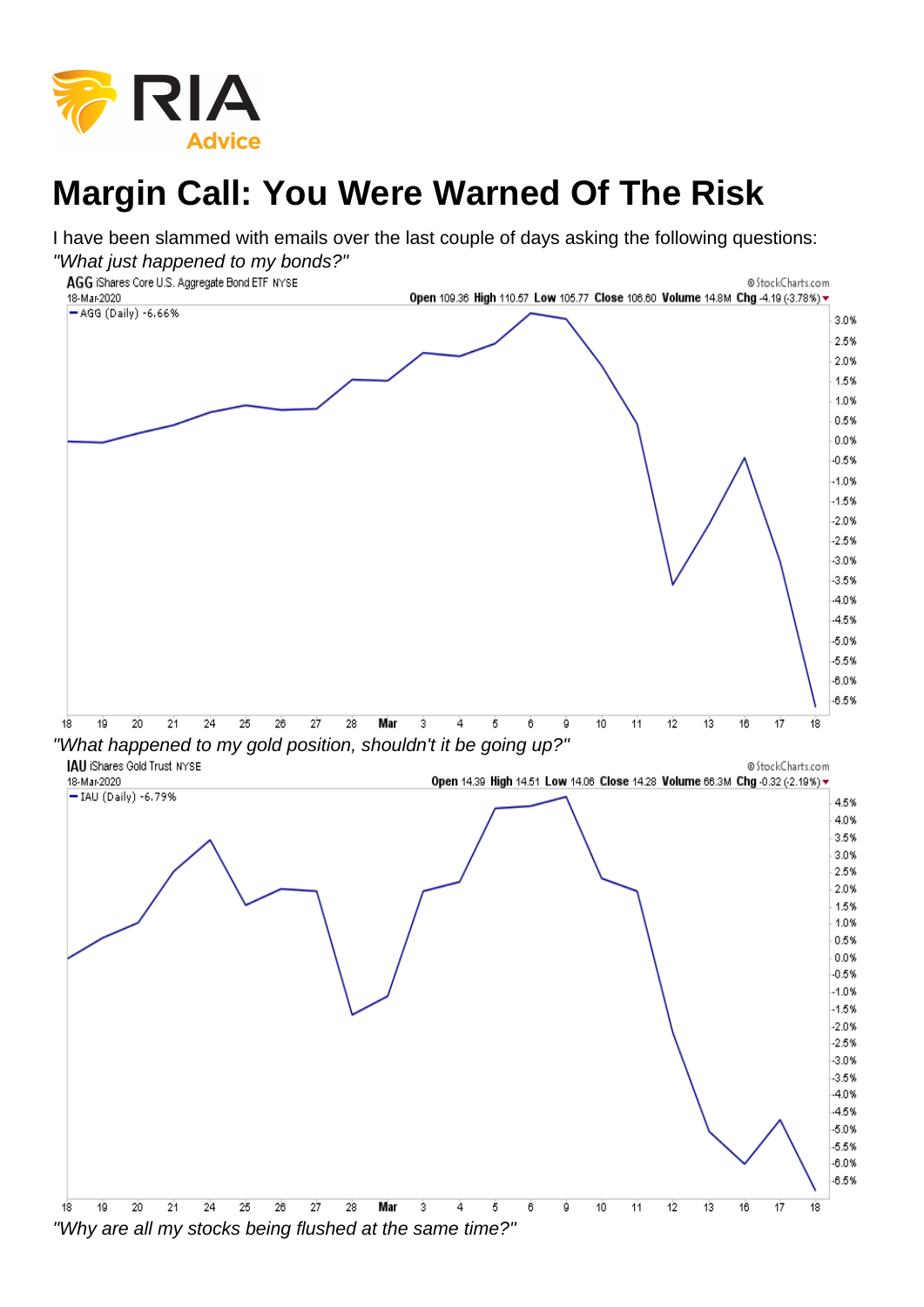As noted b[y Zerohedge:](https://www.zerohedge.com/markets/escalating-dollar-crisis-sparks-global-turmoil-were-about-halfway-there)

"Stocks down, Bonds down, credit down, gold down, oil down, copper down, crypto down, global systemically important banks down, and liquidity down Today was the worst day for a combined equity/bond portfolio... ever..."

## This Is What A "Margin Call," Looks Like.

In [December 2018,](https://realinvestmentadvice.com/misdiagnosing-the-risk-of-margin-debt/) we warned of the risk. At that time, the market was dropping sharply, and Mark Hulbert wrote an article dismissing the risk of margin debt. [To wit:](https://www.marketwatch.com/story/this-bear-market-signal-is-throwing-stock-investors-off-the-scent-2018-11-27)

"Plunging margin debt may not doom the bull market after all, reports to the contrary notwithstanding.According to research conducted in the 1970s by Norman Fosback, then the president of the Institute for Econometric Research, there is an 85% probability that a bull market is in progress when margin debt is above its 12-month moving average, in contrast to just a 41% probability when it?s below.Why, then, do I suggest not becoming overly pessimistic? For several reasons:1) The margin debt indicator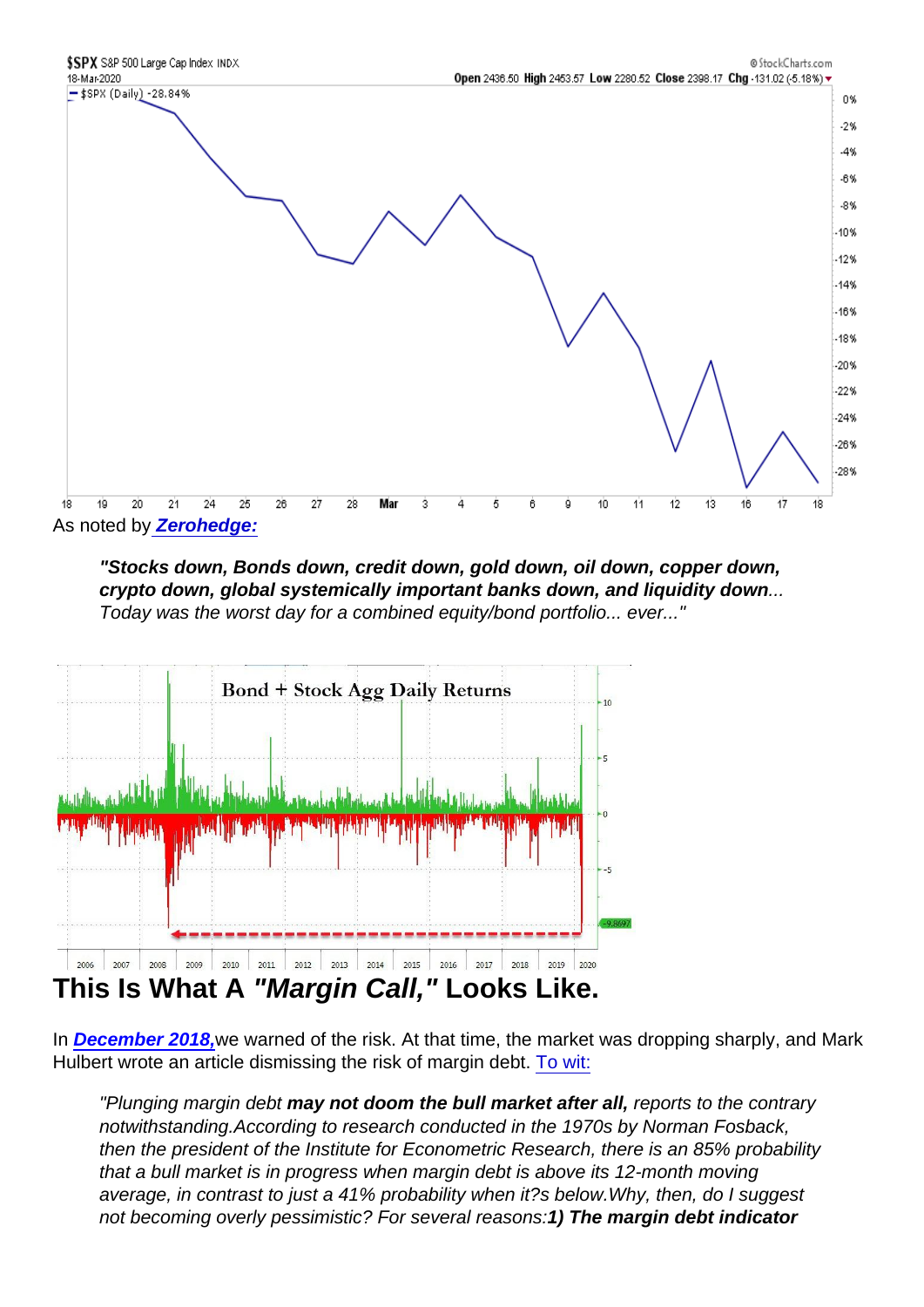issues many false signals 2) There is insufficient data 3) Margin debt is a strong coincident indicator."

I disagreed with Mark on several points at the time. But fortunately the Federal Reserve's reversal on monetary policy kept the stock market from sinking to levels that would trigger "margin calls." As I noted then, margin debt is not a technical indicator that can be used to trade markets. Margin debt is the "gasoline," which drives markets higher as the leverage provides for the additional purchasing power of assets. However, that "leverage" also works in reverse as it provides the accelerant for larger declines as lenders "force" the sale of assets to cover credit lines without regard to the borrower's position.

That last sentence is the most important and is what is currently happening in the market.

The issue with margin debt, in terms of the biggest risk, is the unwinding of leverage is NOT at the investor's discretion.

It is at the discretion of the broker-dealers that extended that leverage in the first place. (In other words, if you don't sell to cover, the broker-dealer will do it for you.) When lenders fear they may not be able to recoup their credit-lines, they force the borrower to either put in more cash or sell assets to cover the debt. The problem is that "margin calls" generally happen all at once as falling asset prices impact all lenders simultaneously. Margin debt is NOT an issue - until it is. When an "event" occurs that causes lenders to "panic" and call in margin loans, things progress very quickly as the "math" becomes a problem. [Here is a simple example.](https://money.howstuffworks.com/margin-call.htm)

"If you buy \$100,000 of stock on margin, you only need to pay \$50,000. Seems like a great deal, especially if the stock price goes up. But what if your stock drops to \$60,000? Suddenly, you've lost \$40,000, leaving you with only \$10,000 in your margin account. The rules state that you need to have at least 25 percent of the \$60,000 stock value in your account, which is \$15,000. So not only do you lose \$40,000, but you have to deposit an additional \$5,000 in your margin account to stay in business."

However, when margin calls occur, and equity is sold to meet the call, the equity in the portfolio is reduced further. Any subsequent price decline requires additional coverage leading to a "death spiral" until the margin line is covered. Example:

- \$100,000 portfolio declines to \$60,000. Requiring a margin call of \$5000.
- You have to deposit \$5000, or sell to cover.
- However, if you don't have the cash, then a problem arises. The sell of equity reduces the collateral requirement requiring a larger transaction: \$5000/.25% requirement = \$20,000
- With the margin requirement met, a balance of \$40,000 remains in the account with a \$10,000 margin requirement.
- The next morning, the market declines again, triggering another margin call.
- Wash, rinse, repeat until broke.

This is why you should NEVER invest on margin unless you always have the cash to cover. Just 20%

As I [discussed previously,](https://realinvestmentadvice.com/bear-market-growls-as-market-remains-weak-11-16-18/) the level we suspected would trigger a margin event was roughly a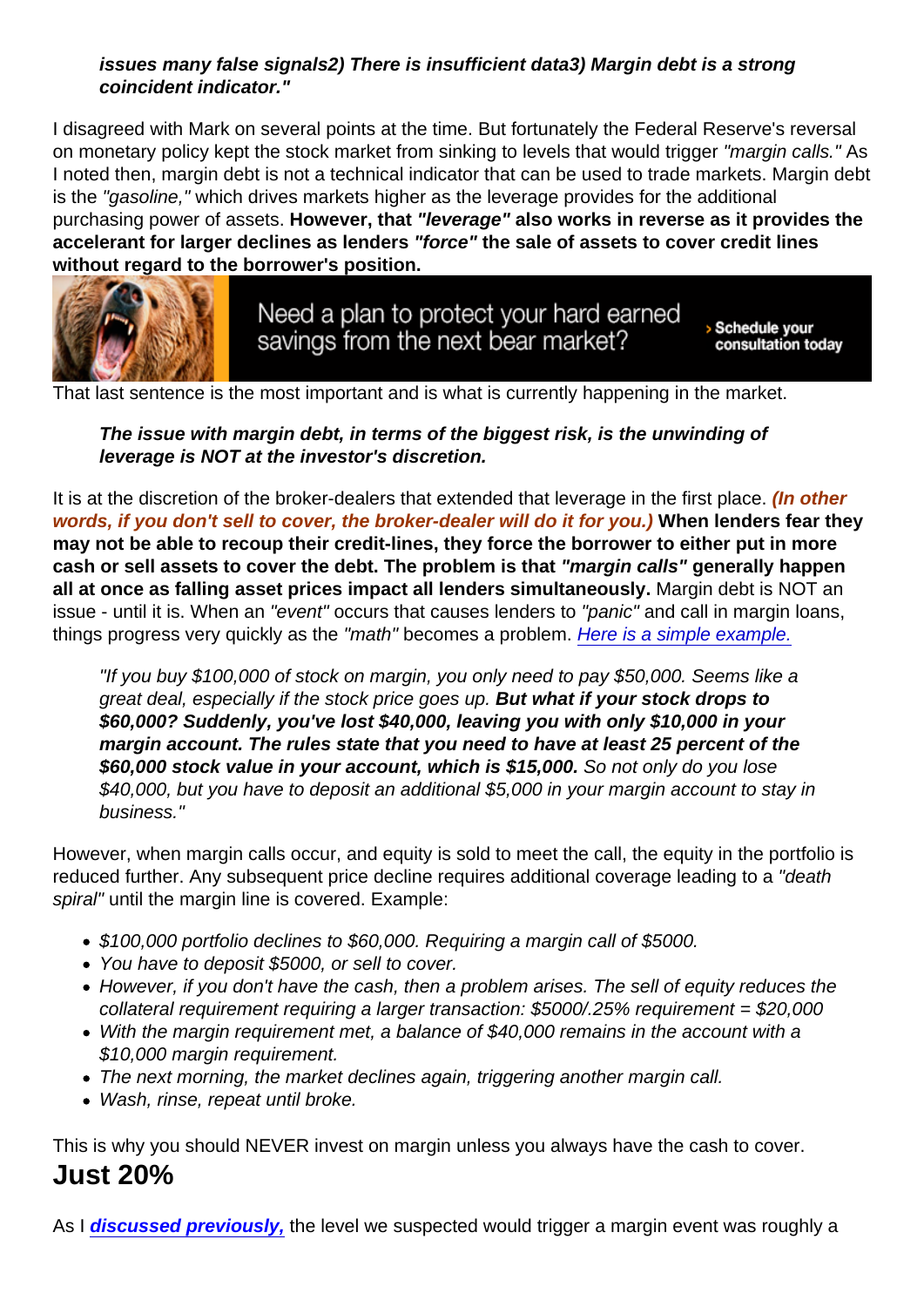20% decline from the peak.

"If such a decline triggers a 20% fall from the peak, which is around 2340 currently, broker-dealers are likely going to start tightening up margin requirements and requiring coverage of outstanding margin lines. This is just a guess?it could be at any point at which ?credit-risk? becomes a concern. The important point is that 'when' it occurs, it will start a 'liquidation cycle' as 'margin calls' trigger more selling which leads to more margin calls. This cycle will continue until the liquidation process is complete.

The Dow Jones provided the clearest picture of the acceleration in selling as "margin calls" kicked in.

The last time we saw such an event was in 2008.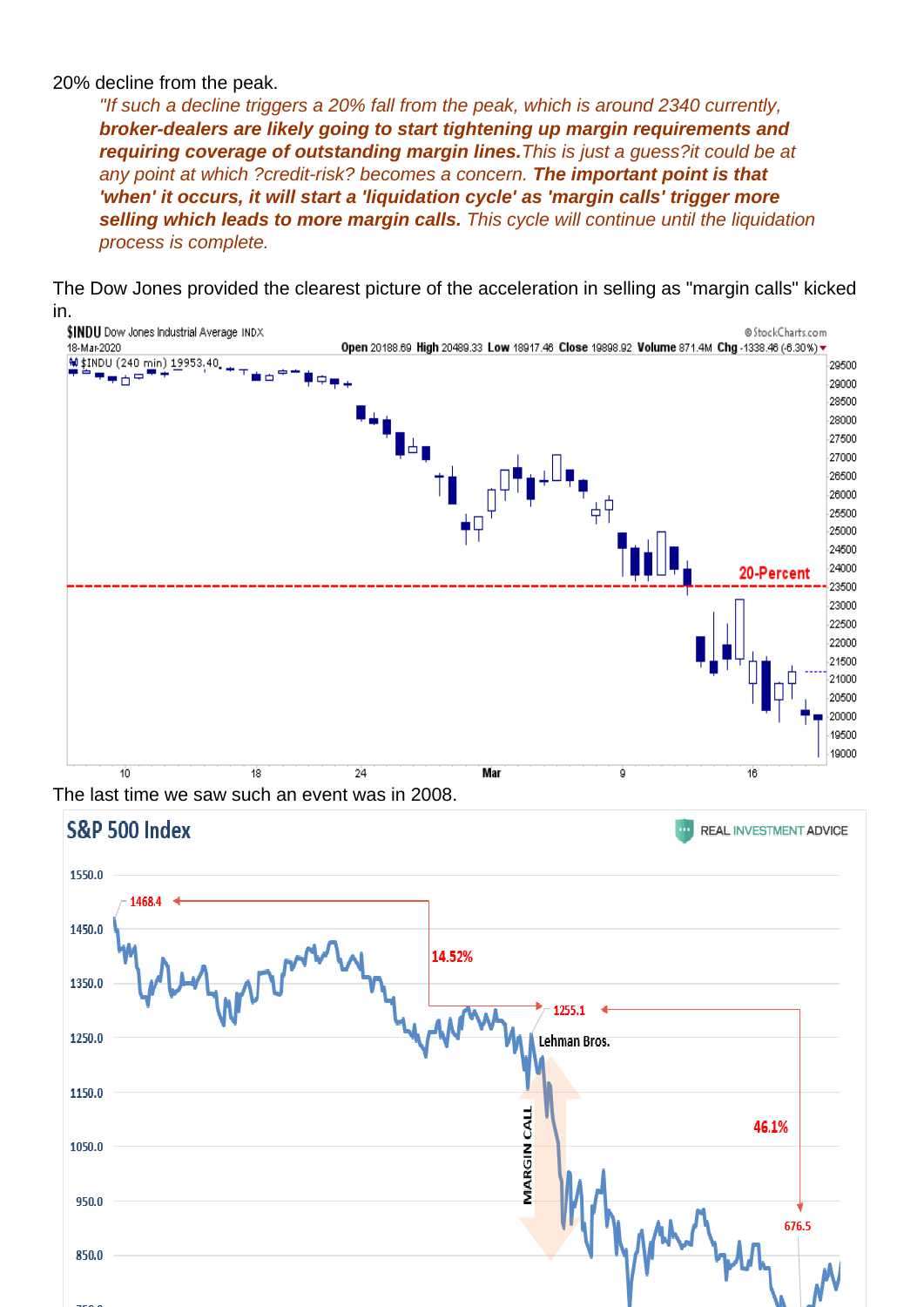## How Much More Is There To Go?

Unfortunately, FINRA only updates margin debt with about a 2-month lag. Mark's second point was a lack of data. This isn't actually the case as margin debt has been tracked back to 1959. However, for clarity, let's just start with data back to 1980. The chart below tracks two things:

- 1. The actual level of margin debt, and;
- 2. The level of "free cash" balances which is the difference between cash and borrowed funds (net cash).

As I stated above, since the data has not been updated since January, the current level of margin, and negative cash balances, has obviously been reduced, and likely sharply so. However, previous "market bottoms," have occurred when those negative cash balances are reverted. Given the extreme magnitude of the leverage that was outstanding, I highly suspect the "reversion" is yet complete. The relationship between cash balances and the market is better illustrated in the next chart. I have inverted free cash balances, to show the relationship between reversals in margin debt and the market. Given the market has only declined by roughly 30% to date, there is likely more to go. This doesn't mean a fairly sharp reflexive bounce can't occur before a further liquidation ensues.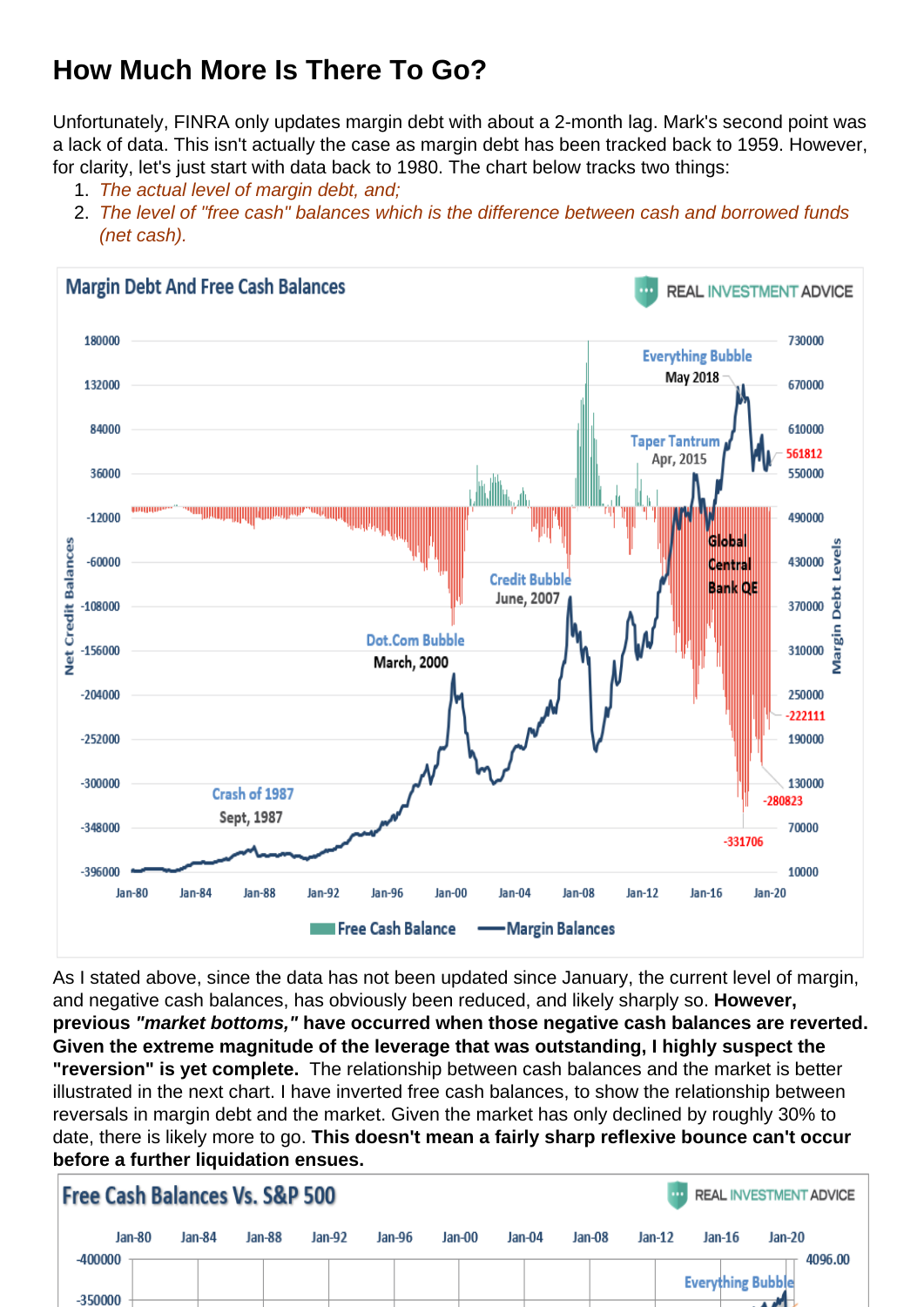If we invert margin debt to the S&P 500, you can see the magnitude of both previous market declines and margin liquidation cycles. As stated, this data is as of January, and margin balances will be substantially lower following the recent rout. I am just not sure we have "squeezed" the last bit of blood out of investors just yet.

## You Were Warned

I warned previously, the idea that margin debt levels are simply a function of market activity, and have no bearing on the outcome of the market, was heavily flawed.

"By itself, margin debt is inert. Investors can leverage their existing portfolios and increase buying power to participate in rising markets. While 'this time could certainly be different,' the reality is that leverage of this magnitude is 'gasoline waiting on a match.' When an event eventually occurs, it creates a rush to liquidate holdings. The subsequent decline in prices eventually reaches a point that triggers an initial round of margin calls. Since margin debt is a function of the value of the underlying ' collateral,' the forced sale of assets will reduce the value of the collateral, triggering further margin calls. Those margin calls will trigger more selling, forcing more margin calls, so forth and so on.

That event was the double-whammy of collapsing oil prices and the economic shutdown in response to the coronavirus. While it is certainly hoped by many that we are closer to the end of